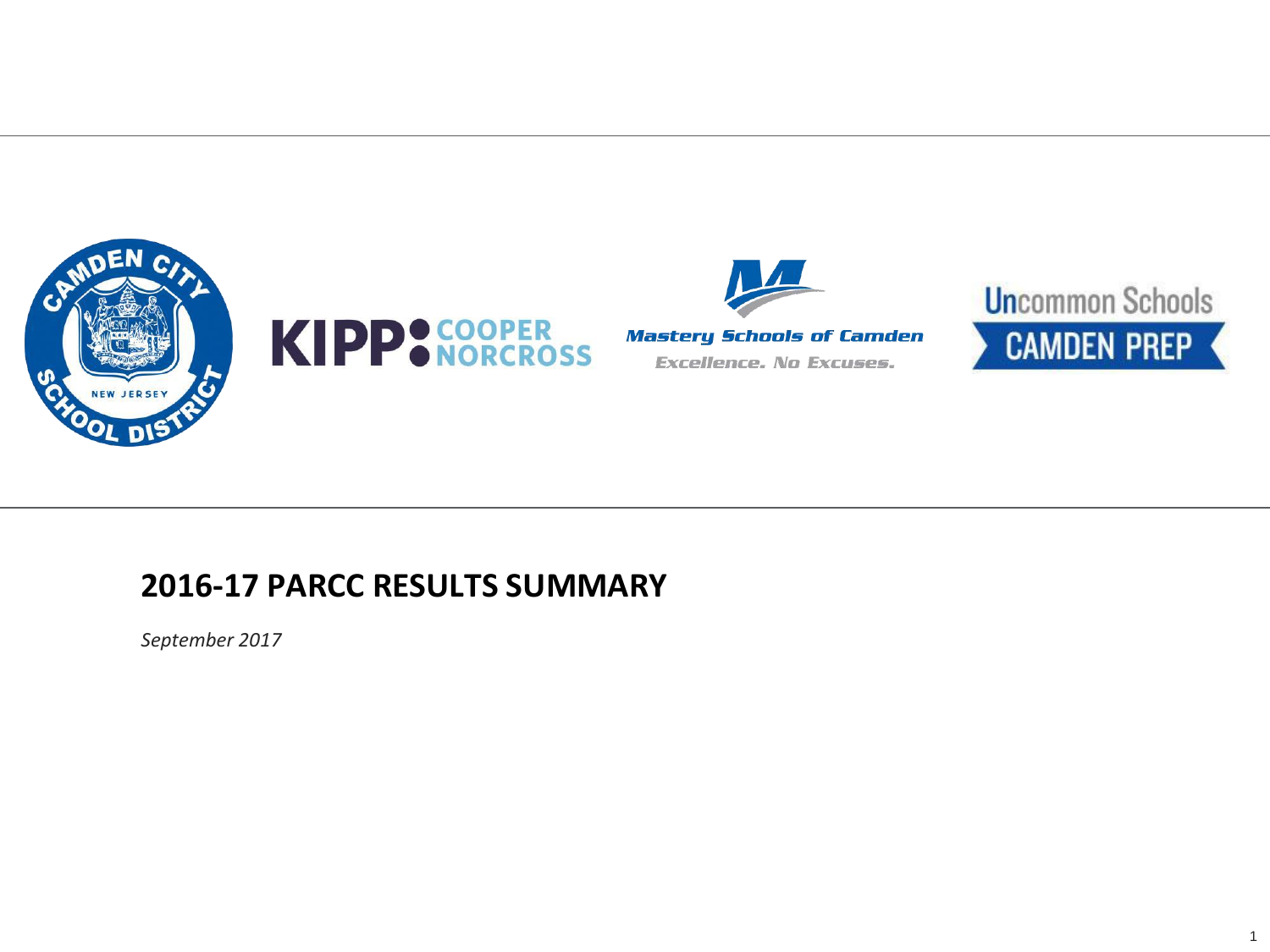# • Our Students

- Camden City School District Results
- Renaissance School Results
	- − KIPP
	- − Mastery
	- − Uncommon: Camden Prep
- Guest Speakers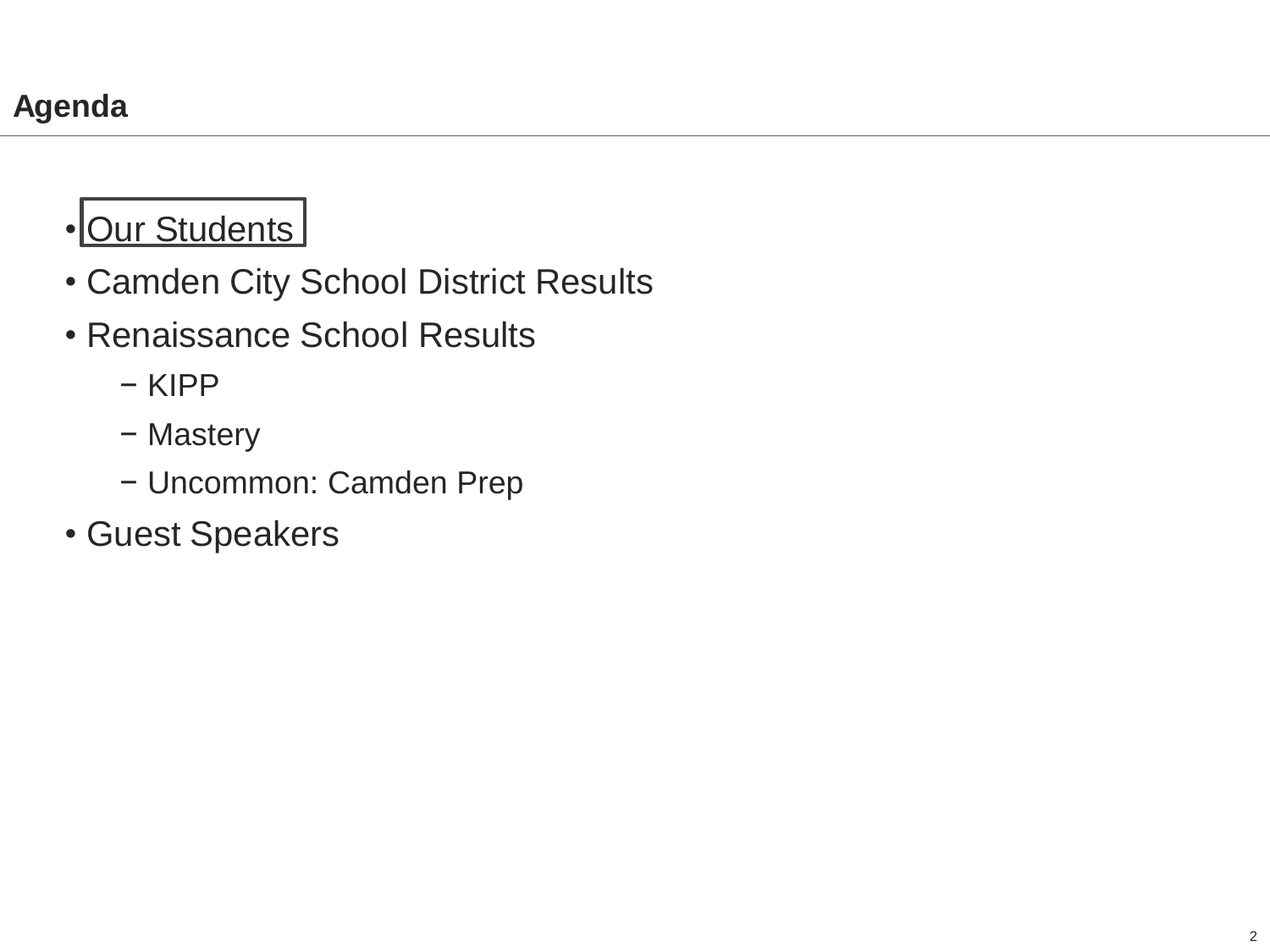### **Across the City, more Camden students are achieving proficiency**

## **Over 300 more students achieved proficiency last year**

District and Renaissance Together

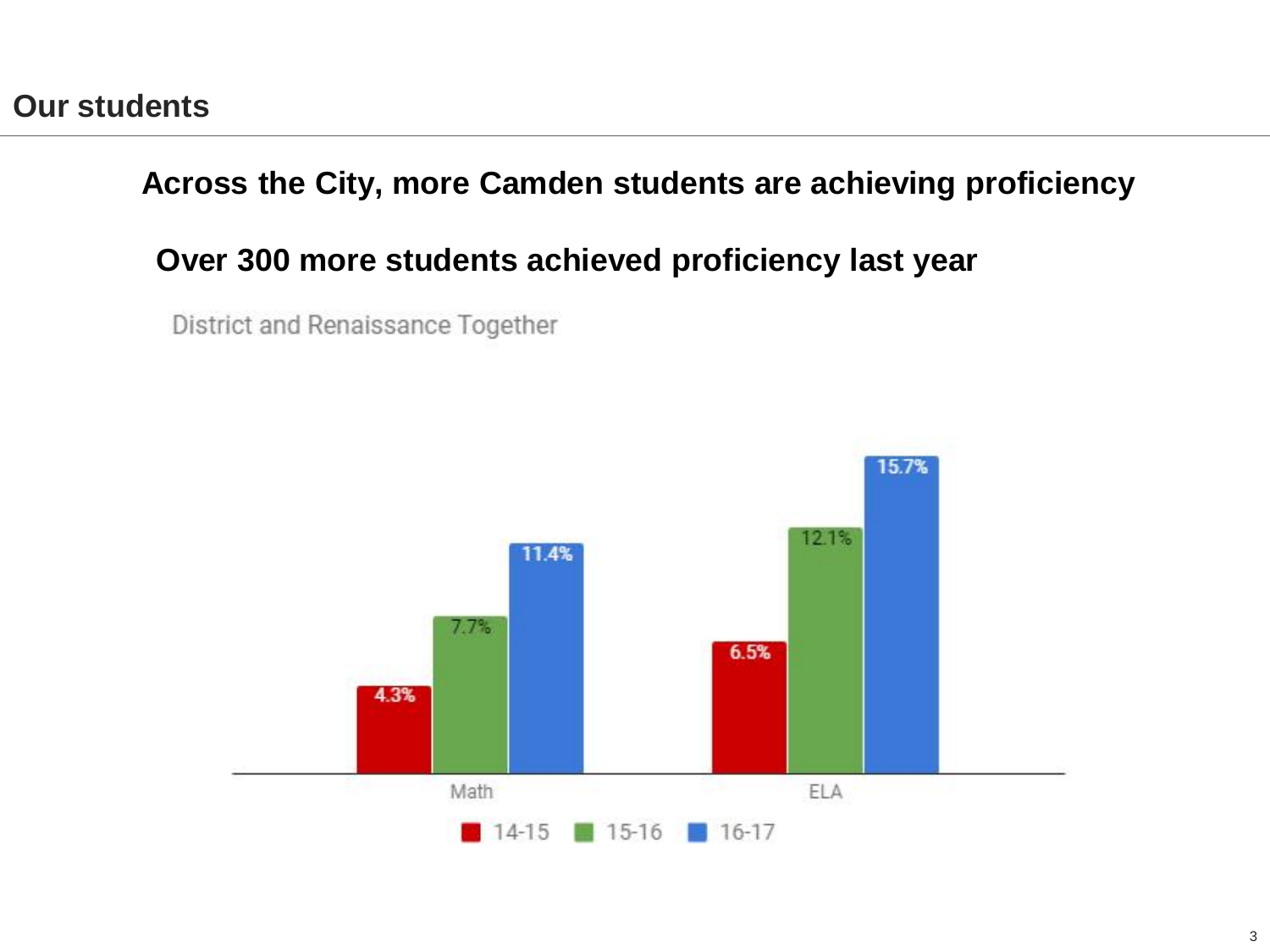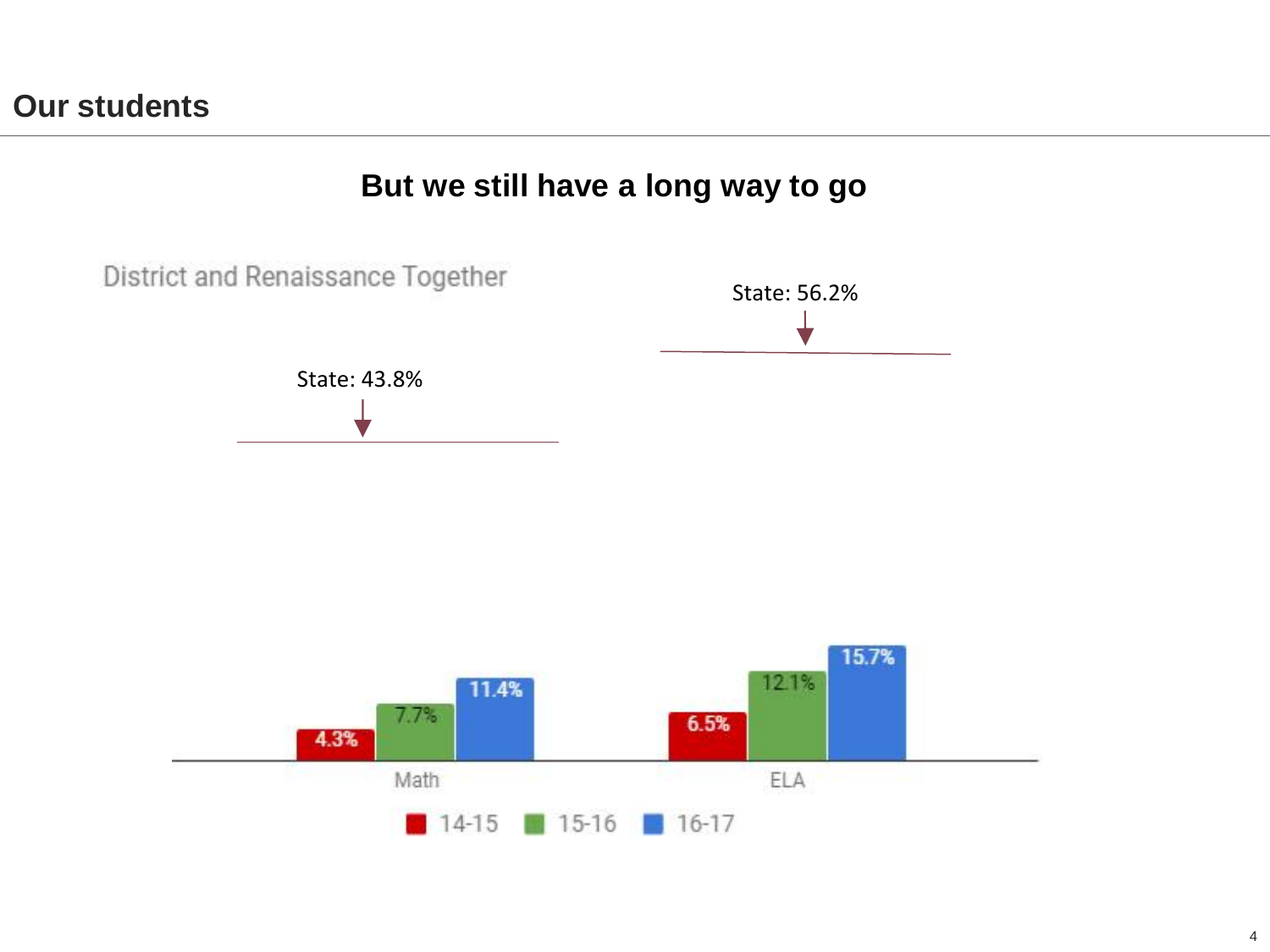- Our Students
- Camden City School District Results
- Renaissance School Results
	- − KIPP
	- − Mastery
	- − Uncommon: Camden Prep
- Guest Speakers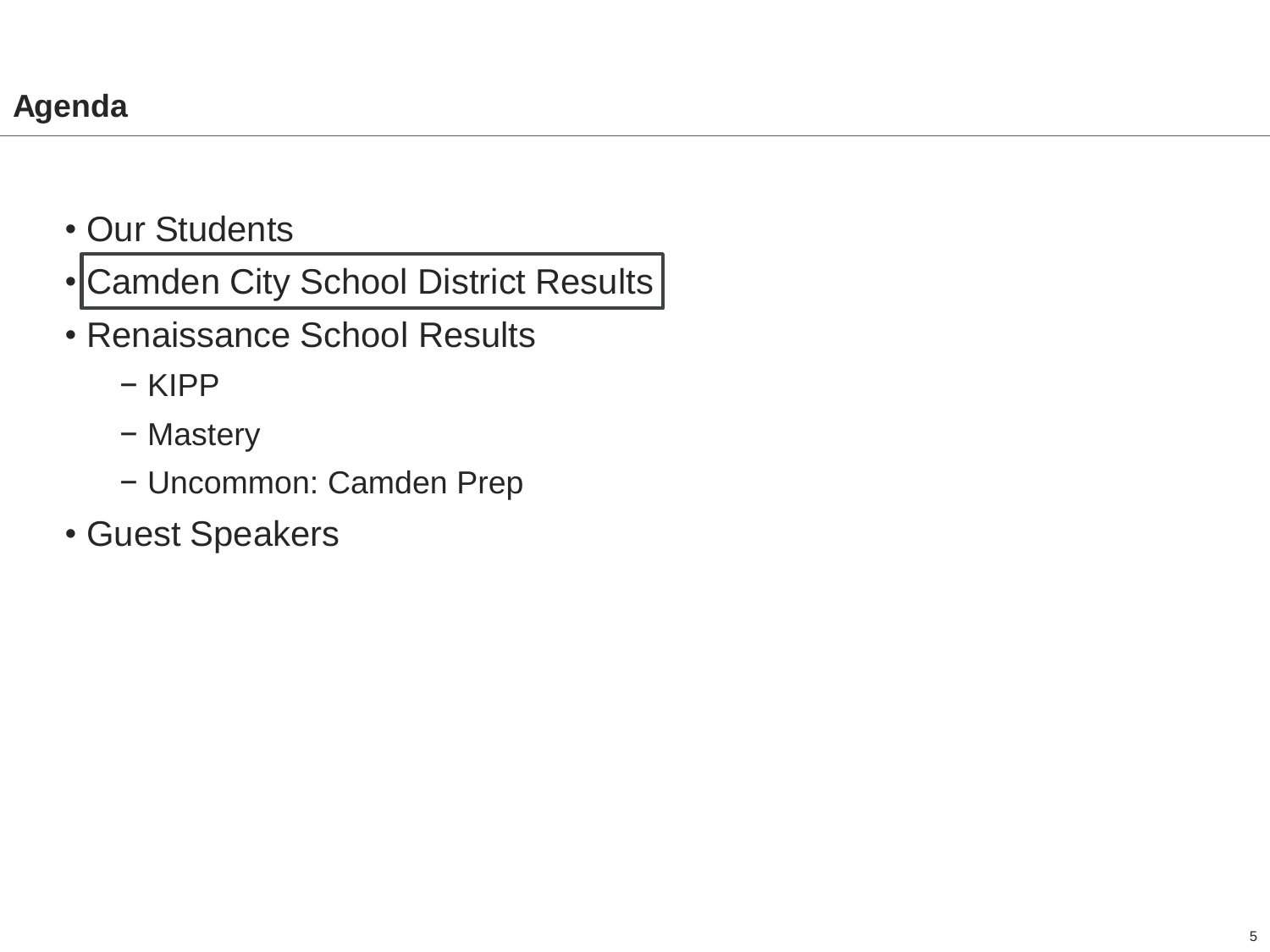## **Elementary and family schools make steady progress**

#### **PARCC Proficiency Rates**

Grades 3-8

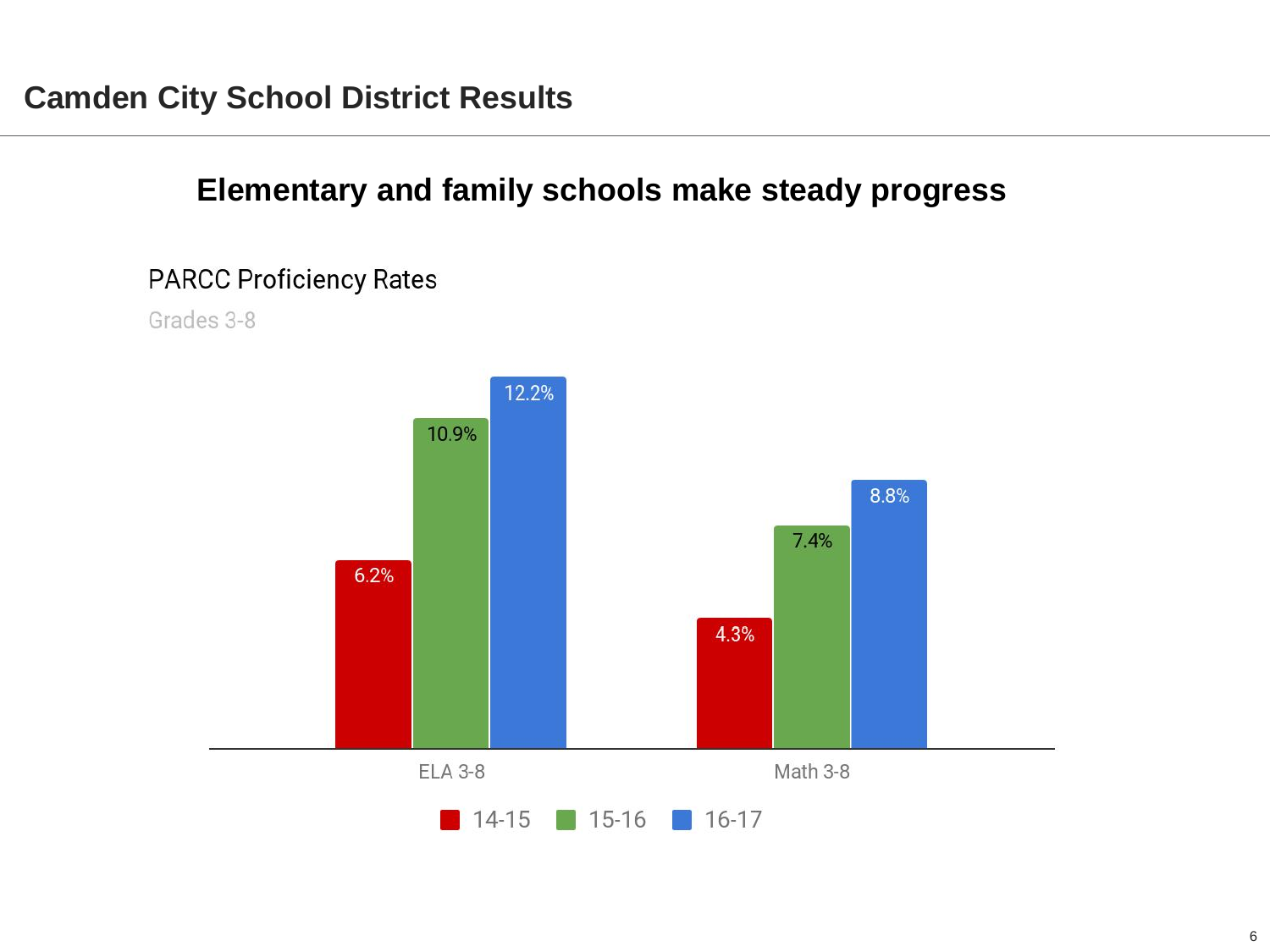## **Most elementary and family schools show steady gains in reading proficiency**

ELA grades 3-8



 $\blacksquare$  14-15  $\blacksquare$  15-16  $\blacksquare$  16-17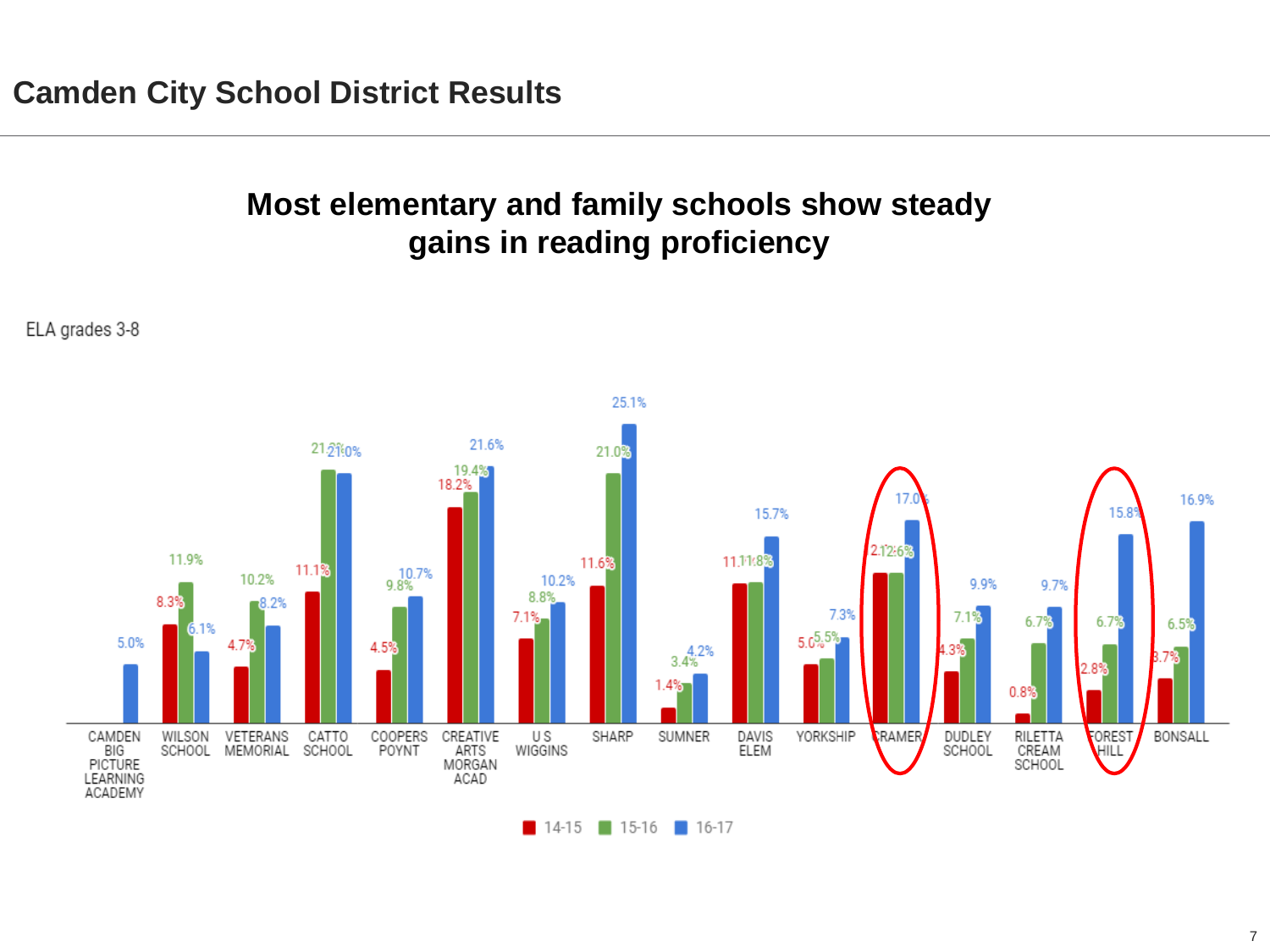#### **Individualized math instruction is helping some schools make major gains**



 $\blacksquare$  14-15  $\blacksquare$  15-16  $\blacksquare$  16-17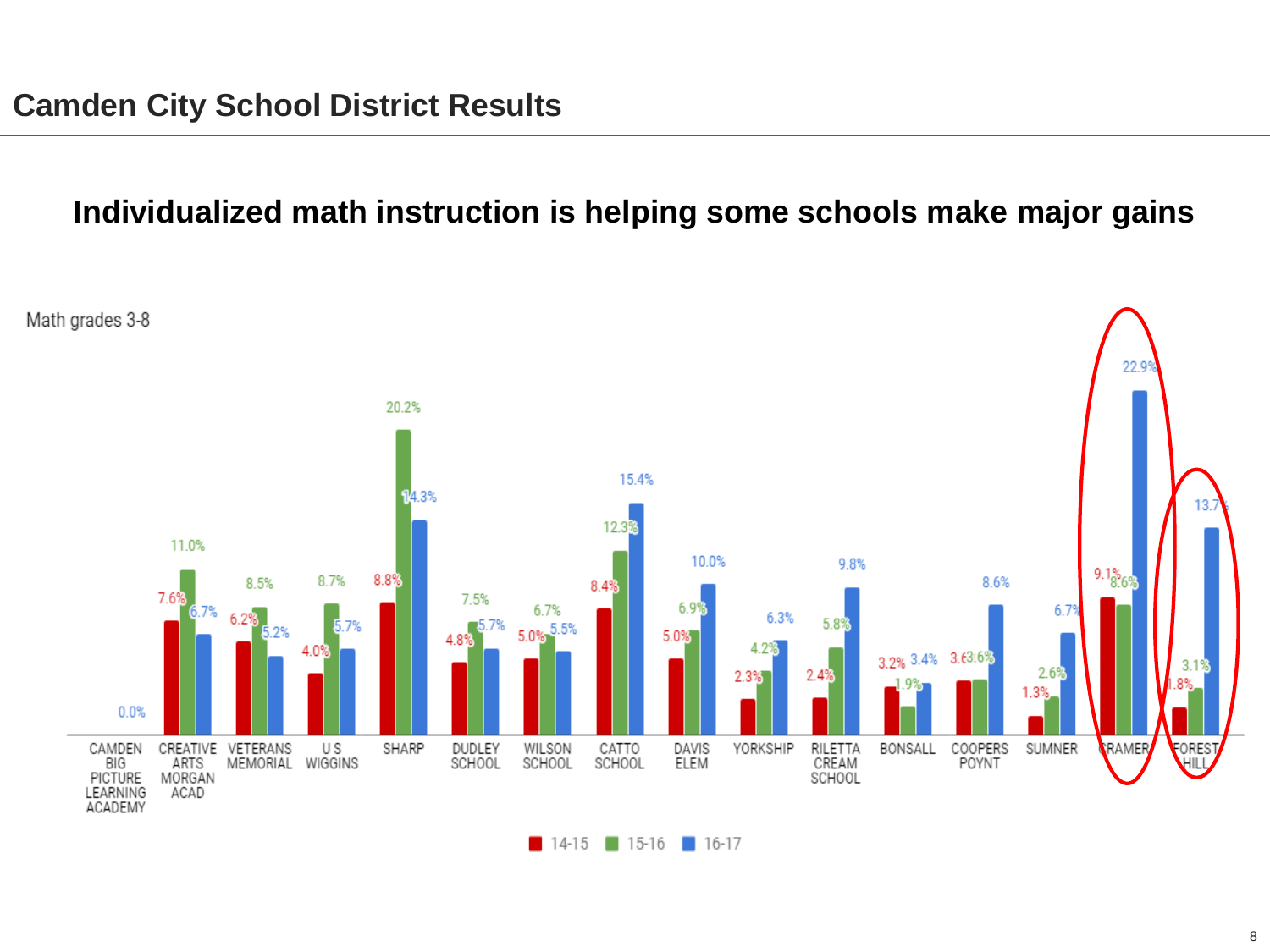# **More work is needed for high schoolers to graduate college or career ready**

#### **PARCC Proficiency Rates**

High Schools

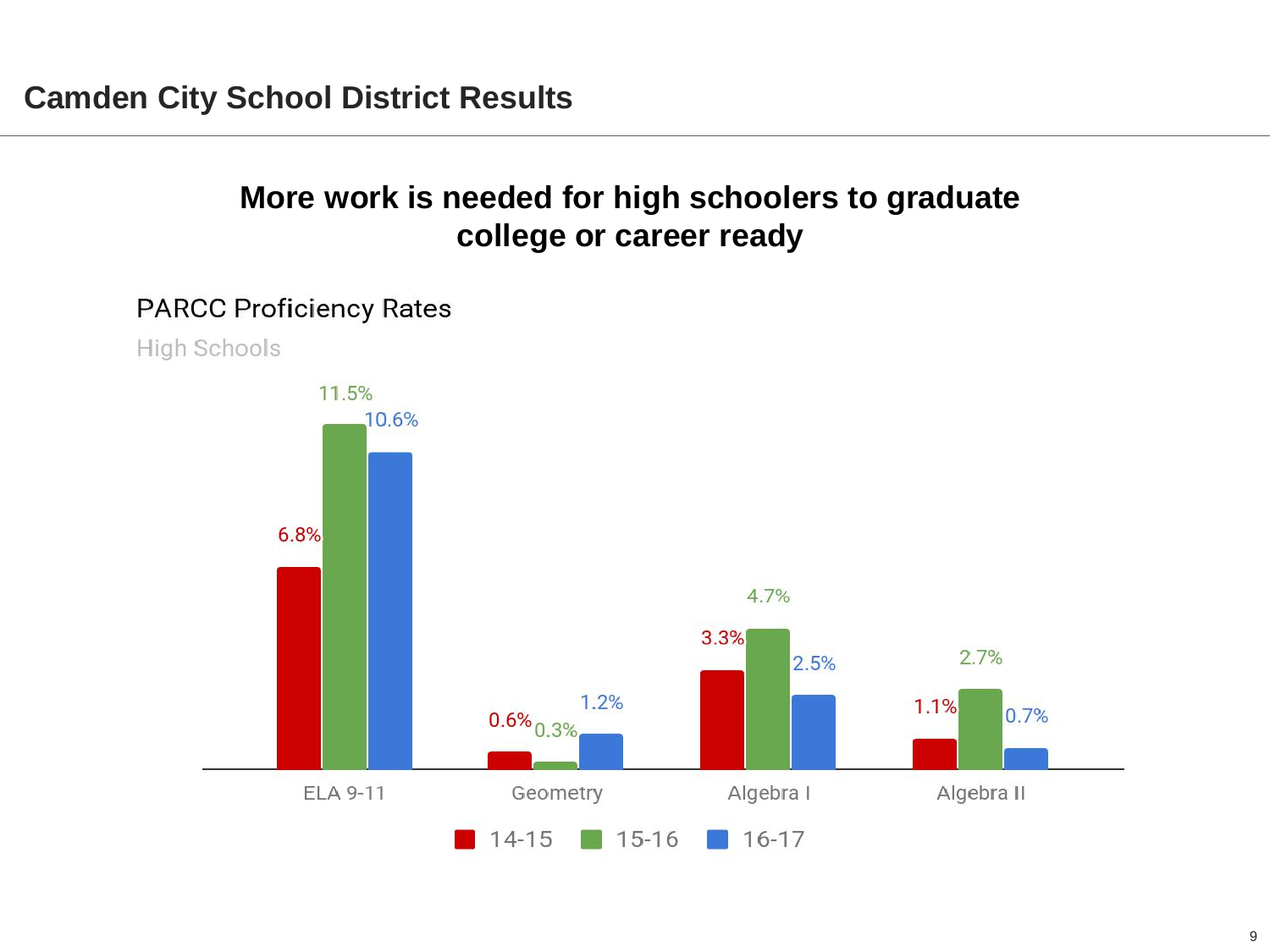- Our Students
- Camden City School District Results
- Renaissance School Results
	- − KIPP
	- − Mastery
	- − Uncommon: Camden Prep
- Guest Speakers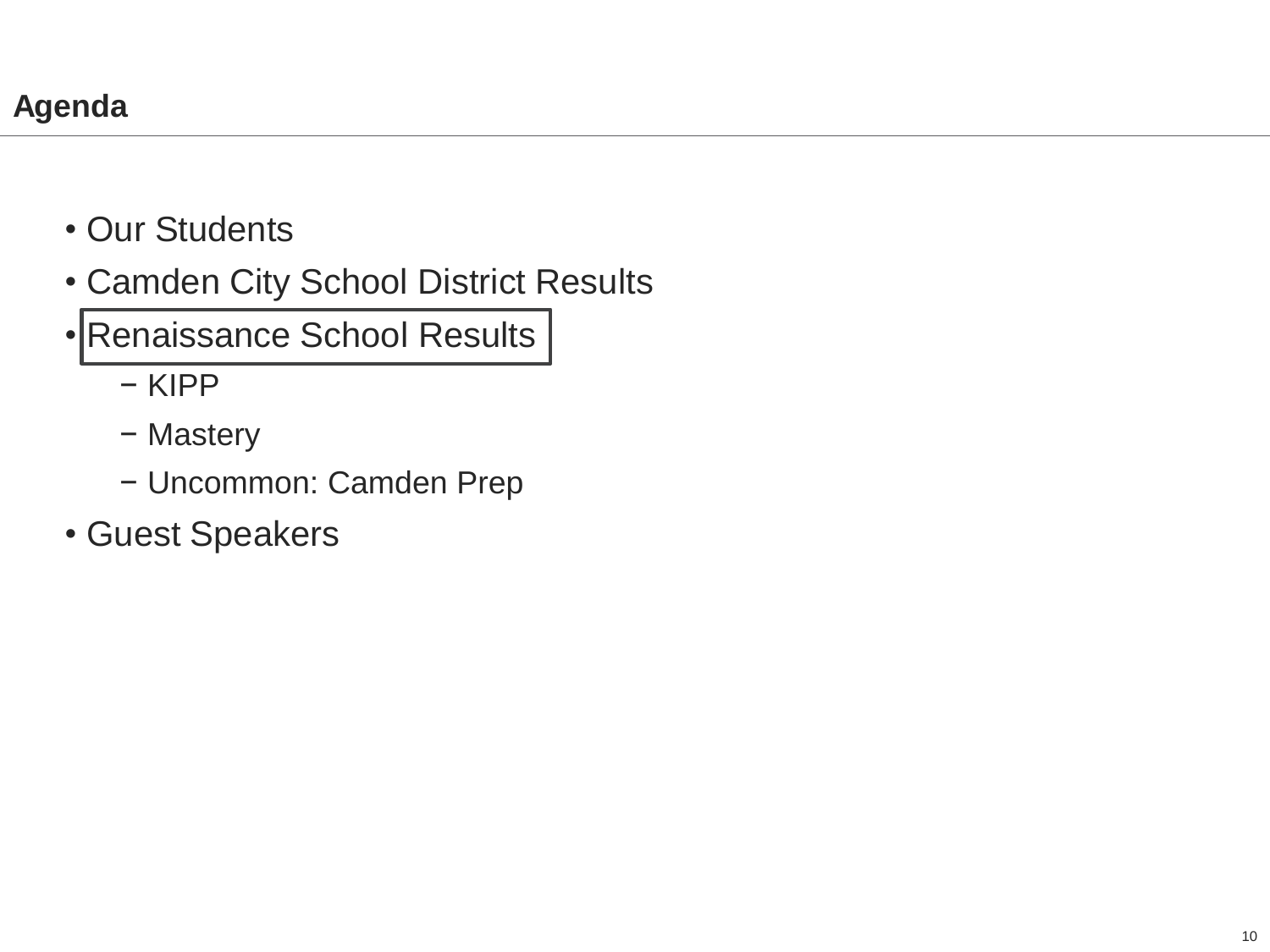## **Renaissance school performance outpaces District progress**

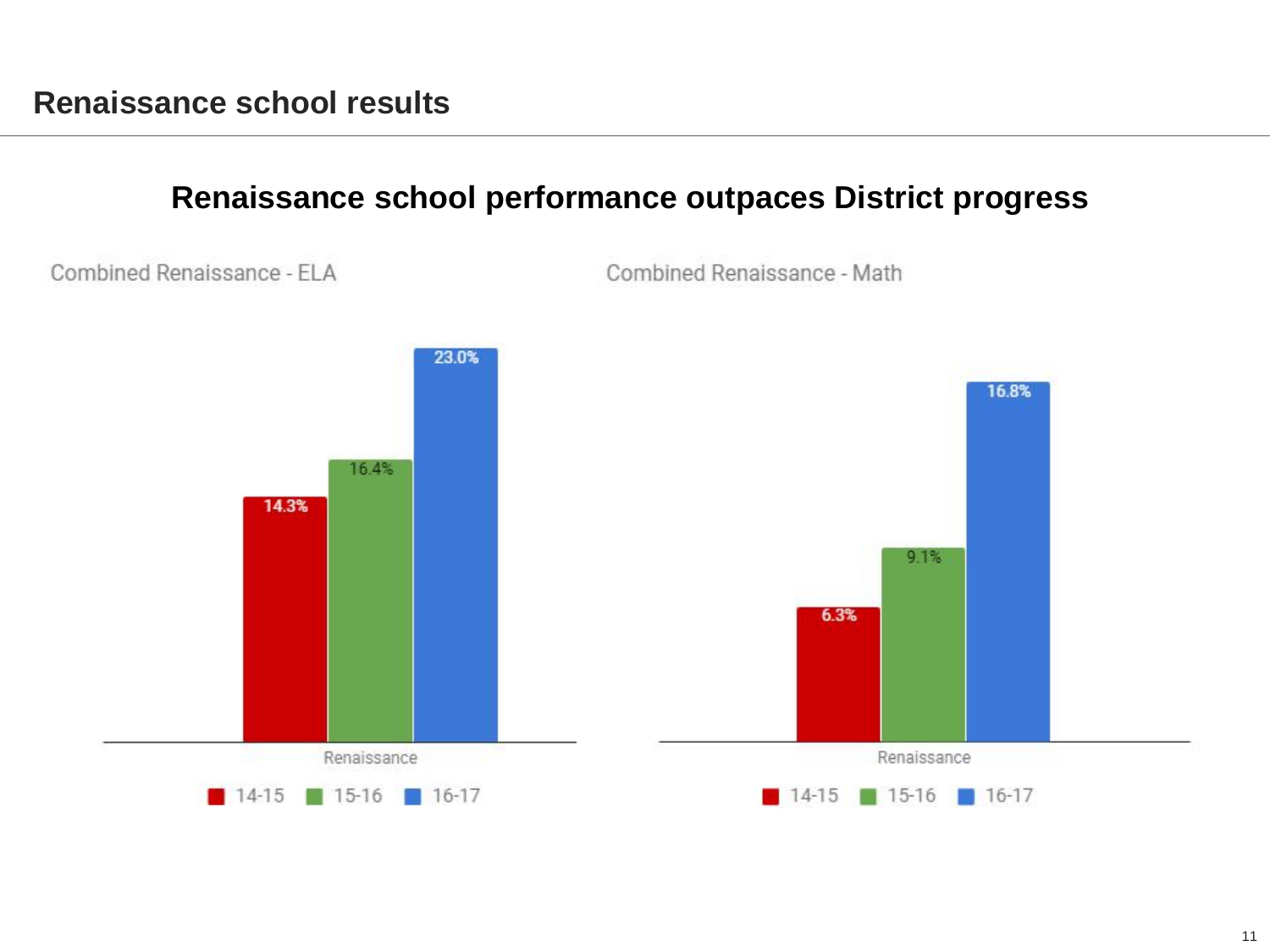- Our Students
- Camden City School District Results
- Renaissance School Results
	- − KIPP
	- − Mastery
	- − Uncommon: Camden Prep
- Guest Speakers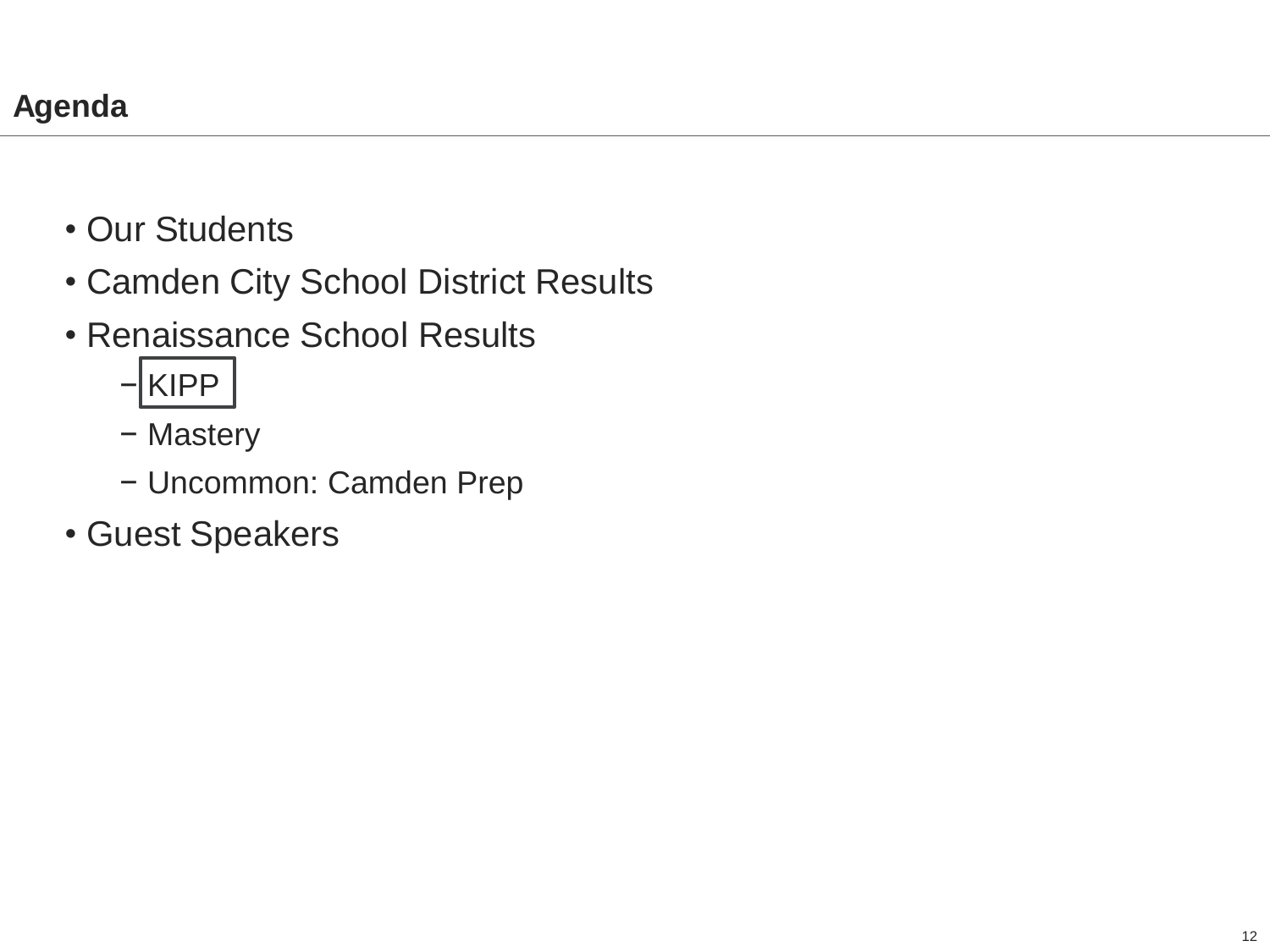### **KIPP schools are on track**

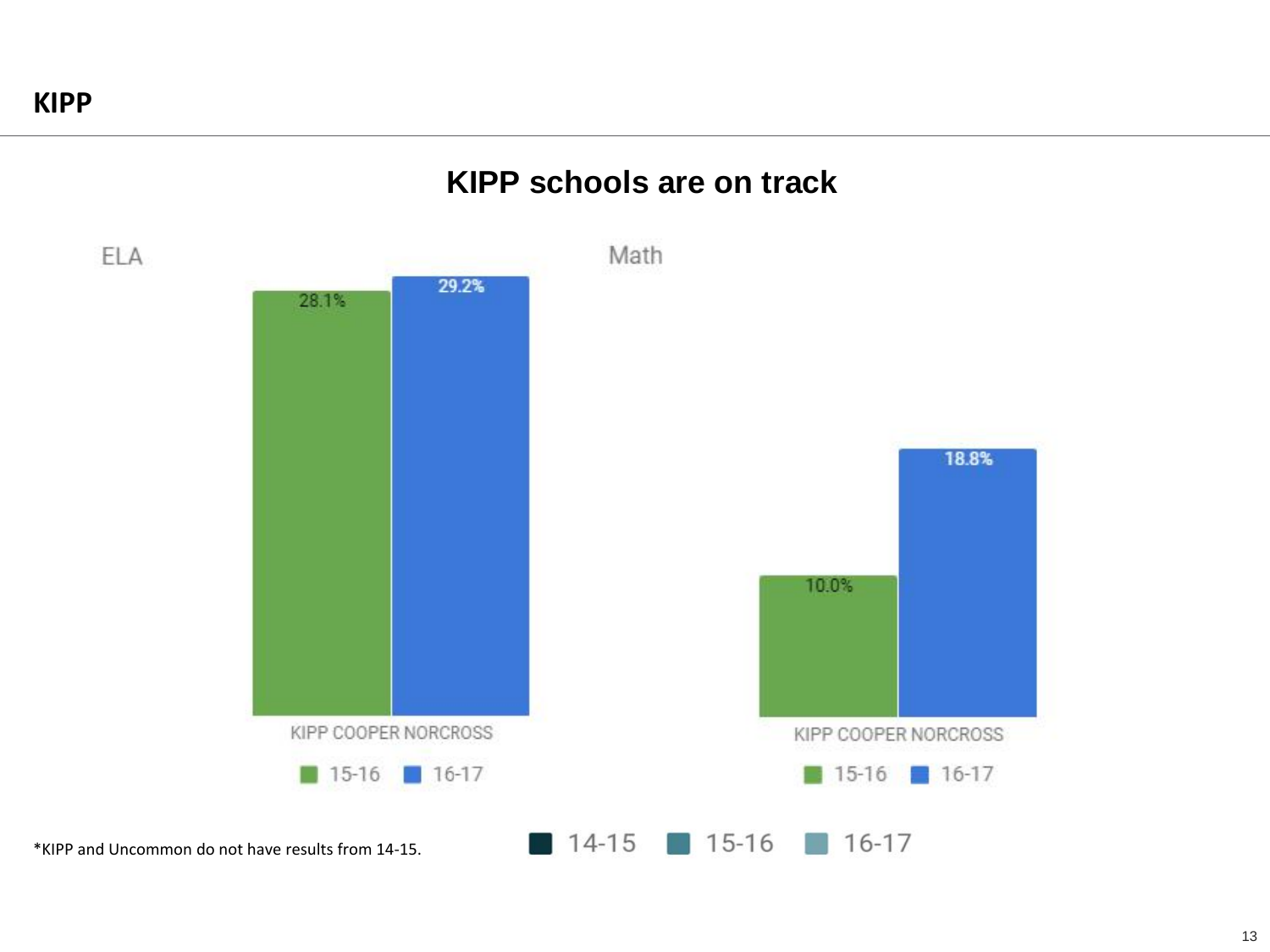- Our Students
- Camden City School District Results
- Renaissance School Results
	- − KIPP
	- − Mastery
	- − Uncommon: Camden Prep
- Guest Speakers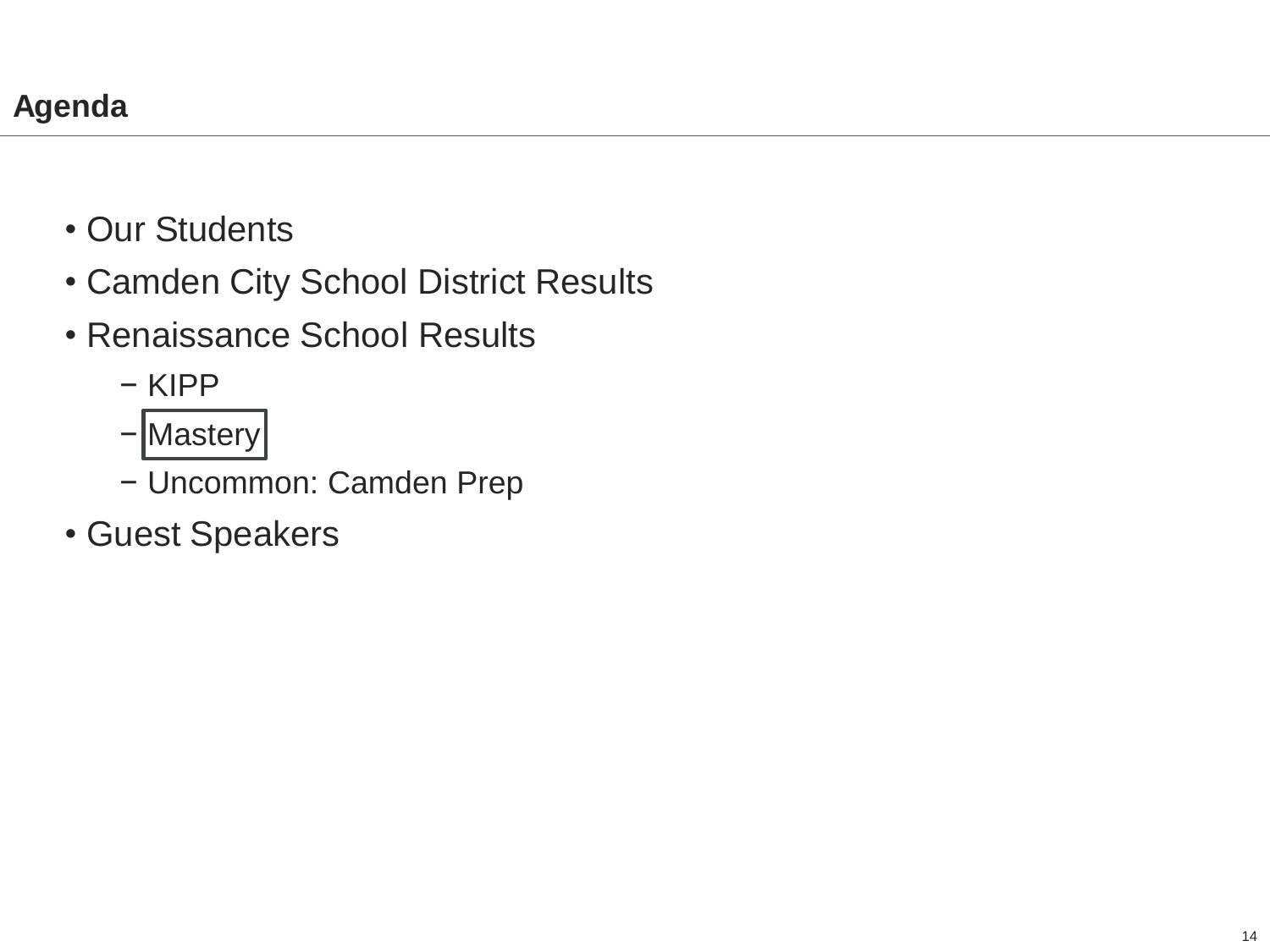## **Mastery schools are making steady progress**

**ELA** 

Math



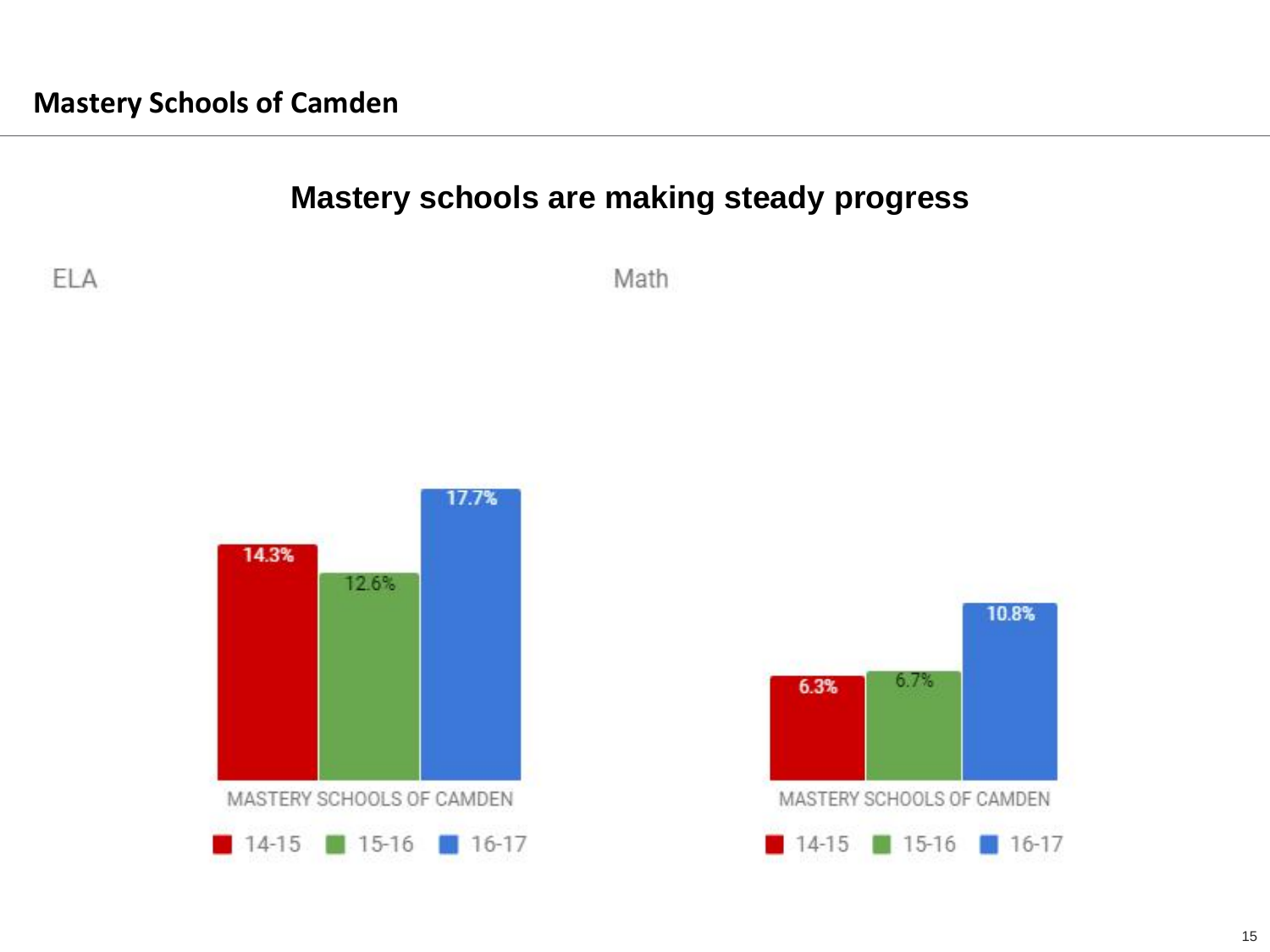

## **Mastery schools are making steady progress**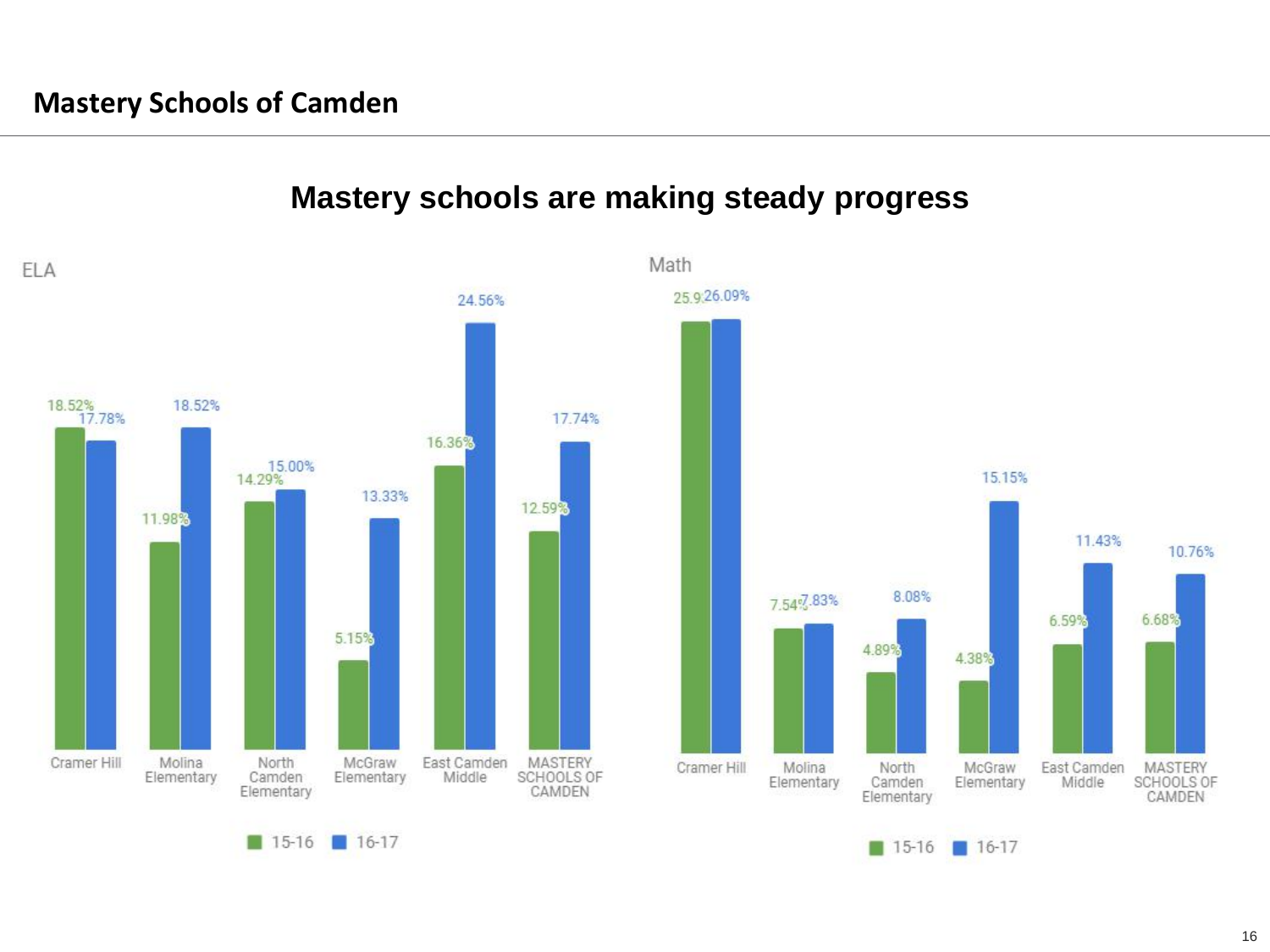- Our Students
- Camden City School District Results
- Renaissance School Results
	- − KIPP
	- − Mastery
	- − Uncommon Schools Camden Prep
- Guest Speakers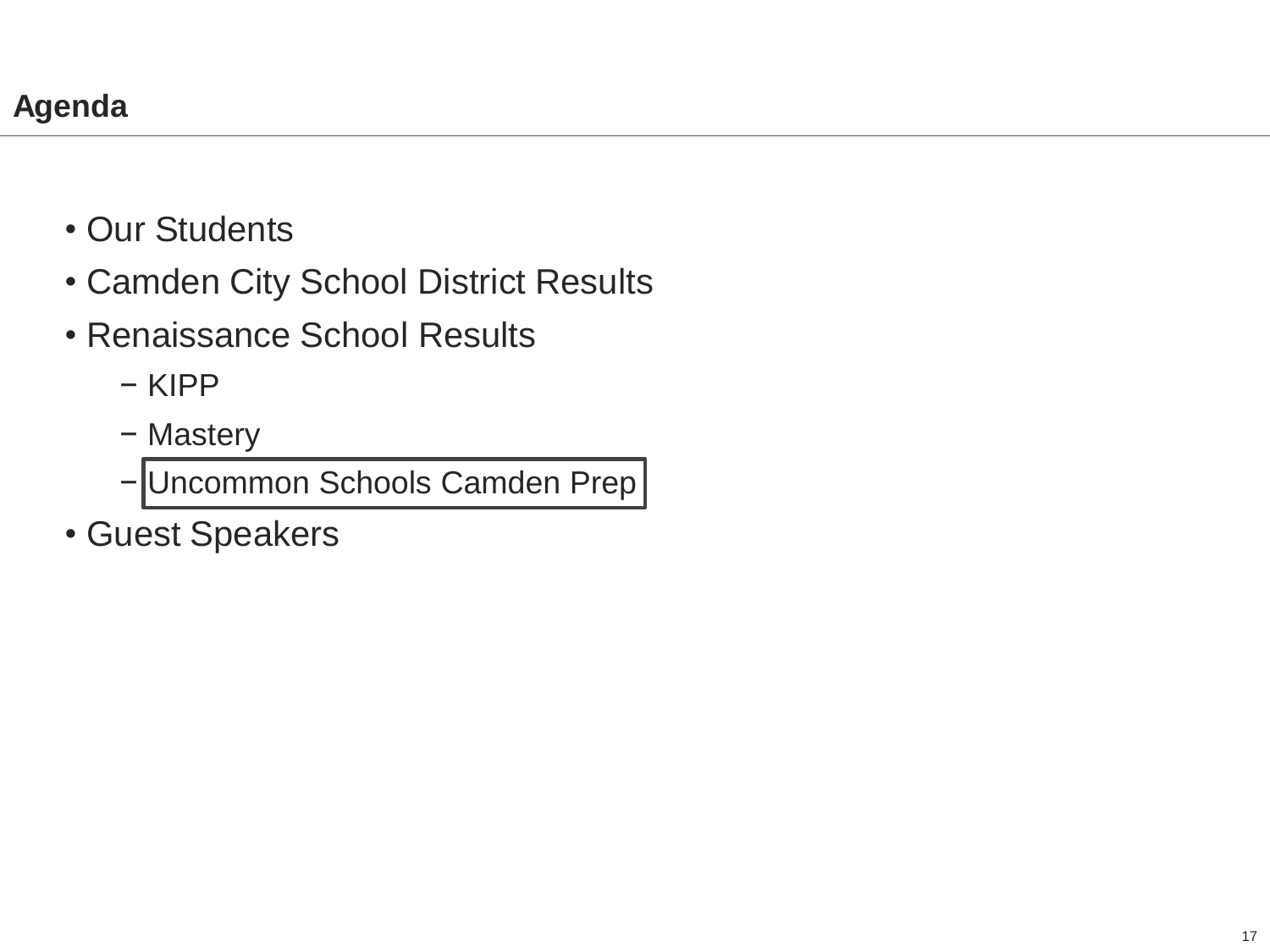